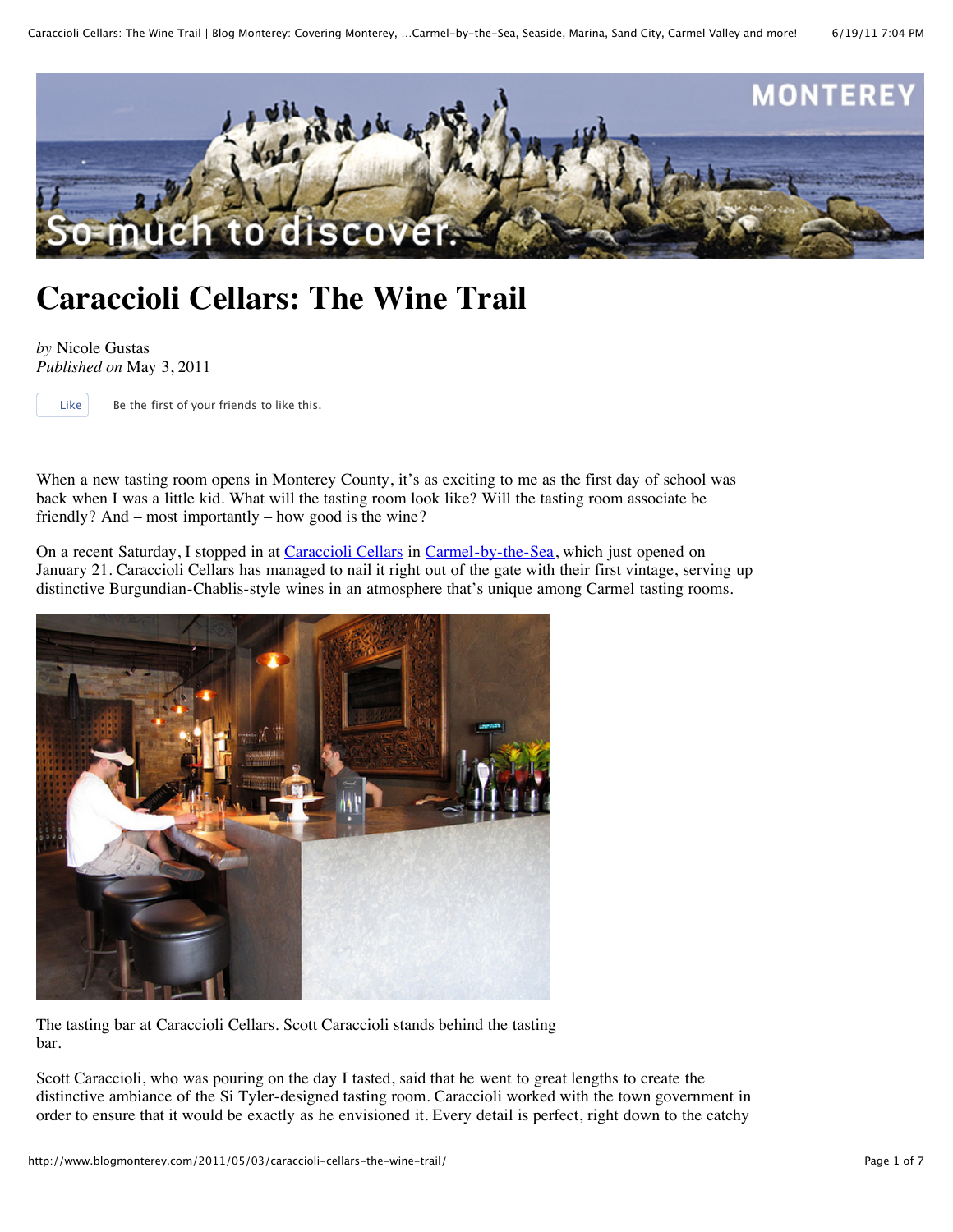logo on every wine glass.



Both glasses were supposed to be filled equally for this photo, but my tasting buddy could not restrain himself.

The room, designed to look like a wine cellar, balances warm modernist elements such as the enormous single-piece wooden slab used as the tasting bar with rococo touches such as the cushy armchairs in the front window. It feels like a nightclub that's almost, but not quite, too cool for me to hang out in.

Scott is young, excited and just as cool as his tasting room. He knows a lot about wine and is enthusiastic about sharing his wisdom and Caraccioli's story. The Caraccioli family has successfully grown produce outside Gonzales for many years. In 2006, they expanded into viticulture. Their delectable wines prove that this was a brilliant move.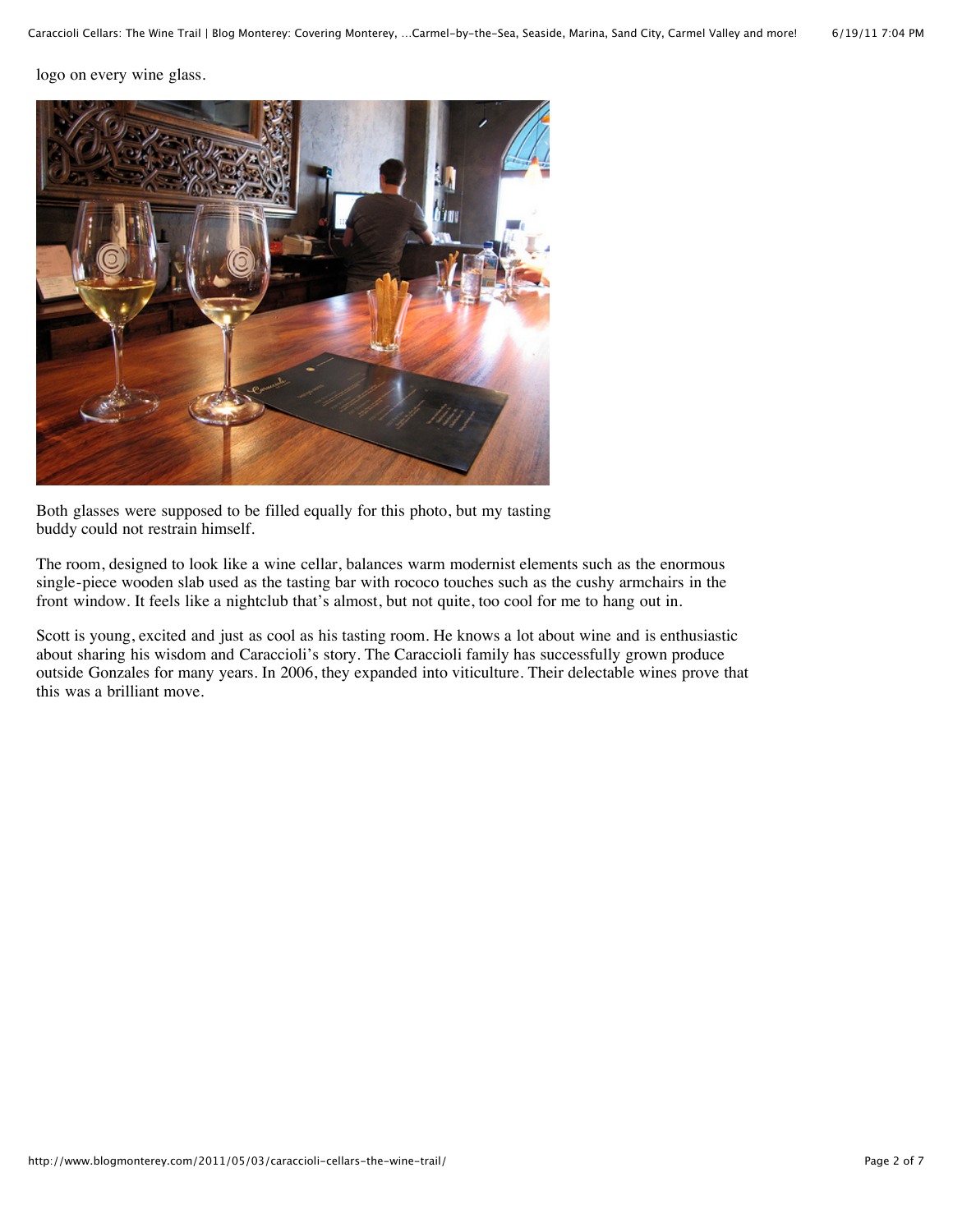

Scott can tell you anything you want to know about his delicious wines.

The tasting led off with two sparkling wines, a brut cuvee and a brut rosé. Caraccioli Cellars may be the only tasting room in Monterey County that offers up two bubblies on its menu. Starting with two separate sparklers makes the entire experience feel like a glamorous special occasion. The wines themselves are worthy of black tie.



Sparkling brut rose at Caraccioli Cellars